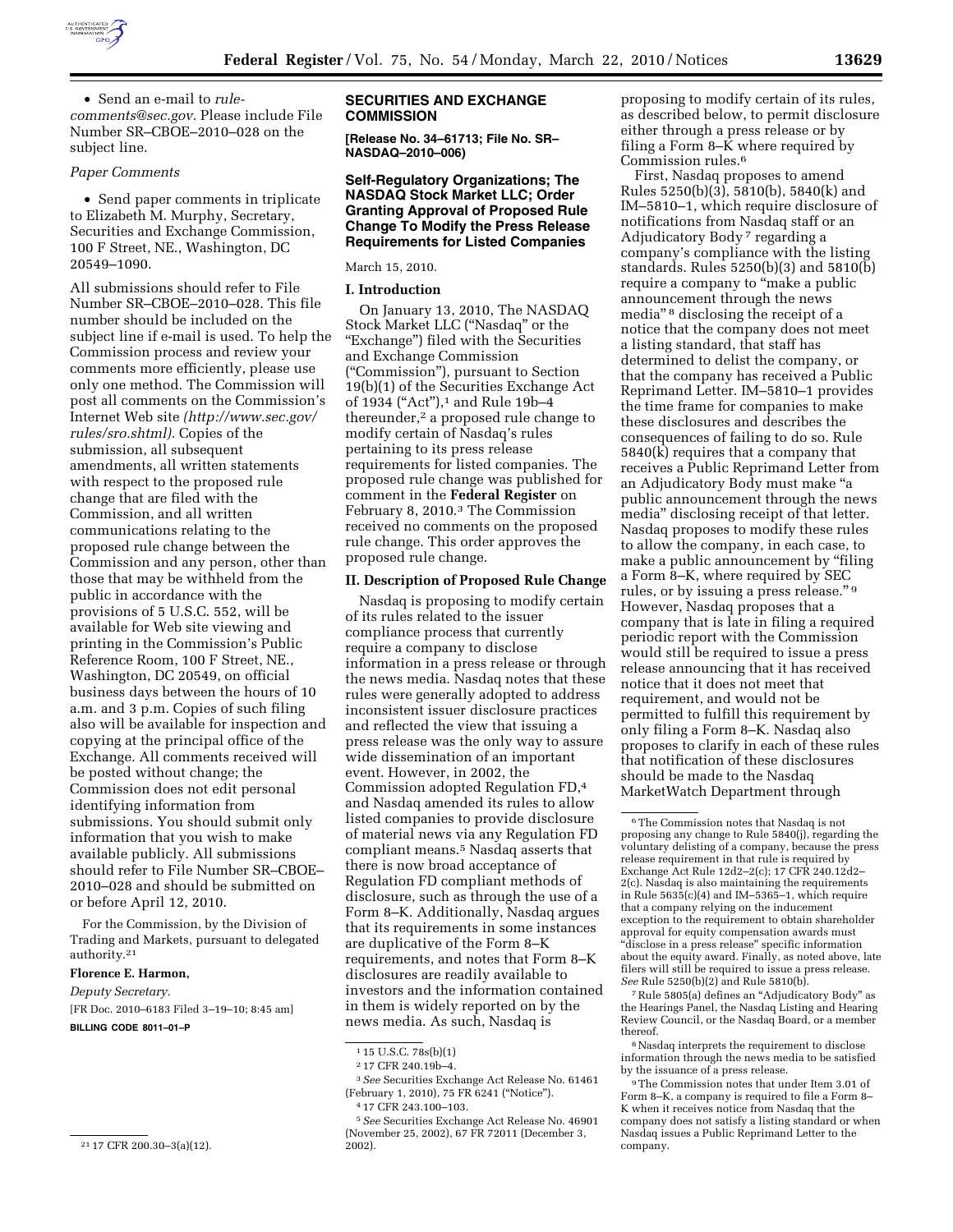Nasdaq's electronic disclosure submission system at least ten minutes prior to the notification to the public.10

Second, Nasdaq proposes to modify Rule 5635(f), which requires a company to ''make a public announcement through the news media'' when it receives an exception to the shareholder approval requirements because compliance would jeopardize the company's financial viability. Nasdaq proposes instead to allow companies to make this announcement ''by filing a Form 8–K, where required by SEC rules, or by issuing a press release.'' Nasdaq is retaining its current requirement that companies that receive an exemption are also required to mail this notice to all shareholders at least ten days before issuing securities in reliance on the exception.

Third, Nasdaq proposes to revise Rule 5225(a)(3), which requires a company to ''publicize through, at a minimum, a public announcement through the news media'' any change in the terms of a listed unit. Nasdaq proposes to modify this rule to allow the company to ''make a public announcement by filing a Form 8–K, where required by SEC rules, or by issuing a press release'' of any change in the terms of the unit.

Nasdaq is also proposing to make a number of other modifications to its rules requiring public disclosure through press releases. In particular, Nasdaq proposes to amend Rule 5250(c)(2), which requires a company that is a foreign private issuer to disclose interim financial results ''in a press release and on a Form 6–K.'' Nasdaq proposes to eliminate the requirement that this information be published in a press release, while maintaining the requirement that it be on a Form 6–K. A foreign private issuer would still be free to disclose this information in a press release if it chooses.

Nasdaq also proposes to eliminate the requirement contained in Rule 5250(b)(2) that a company must issue a press release announcing the receipt of an audit opinion that expresses doubt about the ability of the company to continue as a going concern. Nasdaq

argues that this requirement, which was adopted in 2003, $11$  is duplicative of disclosure already provided in the Company's annual filing with the Commission, which must be made available to all shareholders under Nasdaq rules, and which must be distributed to shareholders under the Commission's Proxy Rules. Nasdaq noted in its Notice, however, that if a company fails to include the audit opinion in its annual filing, Nasdaq would consider the filing deficient and would move to delist the company on that basis.

In addition, Nasdaq proposes to revise Rules 5810(b) and 5840(k), which require companies to notify multiple Nasdaq departments before they issue certain disclosures.12 Nasdaq proposes to modify these rules to require companies to provide these disclosures to the MarketWatch Department using the electronic disclosure submission system accessible at *http:// www.nasdaq.net.*13 Nasdaq noted that MarketWatch will notify other Nasdaq departments when necessary.14

### **III. Discussion**

After careful review, the Commission finds that the proposed rule change is consistent with the requirements of the Act and the rules and regulations thereunder applicable to a national securities exchange and, in particular, with Section  $6(b)(5)$  of the Act,<sup>15</sup> which requires, among other things, that the rules of a national securities exchange be designed to prevent fraudulent and manipulative acts and practices, to promote just and equitable principles of trade, to remove impediments to, and perfect the mechanism of, a free and open market and a national market system and, in general, to protect investors and the public interest.16

The Commission notes that full and fair disclosure of information by issuers of securities to the public is of critical

13Companies are already required to use the electronic disclosure submission service to notify MarketWatch prior to the distribution of material news. *See* Rule 5250(b)(1) and IM–5250–1. *See also*  Exchange Act Release No. 55856 (June 4, 2007), 72 FR 32383 (June 12, 2007).

14Nasdaq also proposes to: (i) Add a title to Rule  $5250(b)(1)$  to clarify the text; and (ii) use capitalization for a defined term in Rule 5615. The Commission notes that these are non-substantive changes.

15 15 U.S.C. 78f(b)(5).

16 In approving this proposed rule change, the Commission has considered the proposed rule's impact on efficiency, competition, and capital formation. *See* 15 U.S.C. 78c(f).

importance to financial markets and the investing public. As such, the Commission believes that exchange compliance standards requiring a company to disclose information should be designed to provide broad public access to such information. As discussed below, the Commission believes that Nasdaq's proposal to modify certain of its rules pertaining to its press release requirements for listed companies will eliminate duplicative requirements from Nasdaq's disclosure rules in certain situations where a company is already required by Commission rules to file a Form 8–K, while still ensuring that issuers disseminate material information to the public in a broad and inclusive manner.

In 2000, the Commission adopted Regulation FD to curtail the selective disclosure of material non-public information by issuers to analysts and institutional investors.17 Regulation FD provides that public disclosure by issuers can be made by filing a Form 8– K with the Commission or through another method (or combination of methods) of disclosure that is reasonably designed to provide broad, non-exclusionary distribution of information to the public.18 The Commission is cognizant, in reviewing Nasdaq's proposal, that in approving Regulation FD, the Commission specifically noted that it was not intended to alter or supplement selfregulatory organization rules that typically require companies to issue a press release to announce material developments.19 Despite this, the Commission believes that, in many instances, the filing of a Form 8–K provides an effective, broad, and nonexclusionary means of distributing material disclosures. The Commission notes that the information required to be reported on a Form 8–K is material information that could impact an investor's decision to buy, sell or hold a security. For this reason, the Form 8– K is made easily obtainable by investors on the Commission's EDGAR Web site, as well as many major financial web sites, and the information it provides is also commonly reported by the news media. The Commission also believes that the public has become more familiar with the Form 8–K method of dissemination since the original adoption of Regulation FD.

The Commission notes that since investors have broad access to the

<sup>10</sup>The Commission notes that Nasdaq recently changed its rules to provide that if the public release of material information is made outside of Nasdaq market hours, companies must notify MarketWatch of the material information prior to 6:50 a.m. ET. *See* Securities Exchange Act Release No. 61521 (February 16, 2010), 75 FR 8156 (February 23, 2010). The Exchange has represented that once this proposed rule change (SR–NASDAQ– 2010–006) is approved by the Commission, it will file a separate filing pursuant to Section 19(b) of the Act to make corresponding changes to the rule provisions adopted in this filing to reflect the previously adopted changes.

<sup>11</sup>*See* Securities Exchange Act Release No. 48745 (November 4, 2003), 68 FR 64154 (November 12, 2003). 12Under these rules, a company must notify the

MarketWatch, Listing Qualifications, and Hearings Departments.

<sup>17</sup>*See* Securities Exchange Act Release No. 43154 (August 15, 2000), 65 FR 51716 (August 24, 2000)

<sup>&</sup>lt;sup>18</sup> See Regulation FD, 17 CFR 243.100–103.<br><sup>19</sup> See Regulation FD Adopting Release, *supra* note 17 at n.70.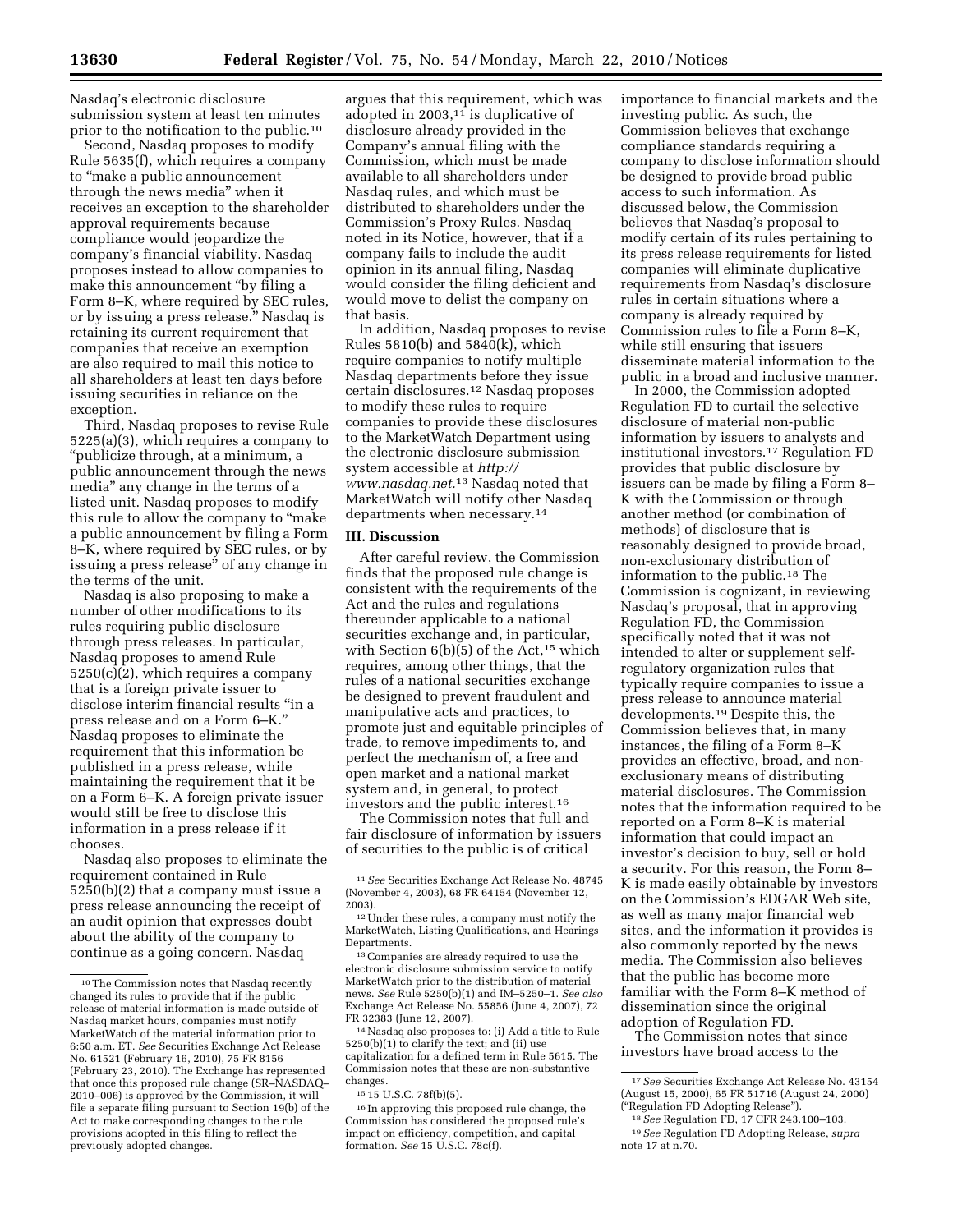information provided by the Form 8–K, in certain instances where a company is required to file a Form 8–K pursuant to Commission rules as well as issue a press release under Nasdaq rules, the information provided may overlap, resulting in duplicate disclosures of the same information. Although the Commission would prefer to ensure that investors have as many channels as possible to receive material disclosures, in these particular situations, the Commission recognizes that requiring both a Form 8–K and a press release may be unnecessary and may place an additional burden on issuers while providing no additional significant benefit to investors. The Commission notes, however, that while it believes that it is appropriate to eliminate the requirement to make these duplicate disclosures, in certain situations it continues to believe that there are benefits to the market and investors to issuing a press release when disclosing material information that issuers should consider.20 Thus, a company would, of course, be permitted to issue a press release in addition to their filing of a required Form 8–K.

The Commission also notes that, in those cases where a Form 8–K is not required to be filed under Commission rules, under its proposal, Nasdaq rules will still require an issuer to make public disclosures through a press release. We believe these requirements adequately balance the situation where investors, the public and the press have an expectation to find information about a company in a Form 8–K, since the information is required to be filed with the Commission in that format, with the need to provide adequate disclosure to the public through a press release on other matters as required under Nasdaq rules.21 For the aforementioned reasons, the Commission believes that Nasdaq's proposal to modify certain of its rules to permit disclosure either through a press release or by filing a Form 8–K where required by Commission rules is reasonable and consistent with the Act.

In particular, the Commission believes that Nasdaq's proposed changes to Rules 5250(b)(3), 5810(b), 5840(k) and IM–5810–1—requiring disclosure of notifications regarding a company's compliance with listing standards—to allow the company, in each case, to

make a public announcement by ''filing a Form 8–K, where required by SEC rules, or by issuing a press release,'' are examples where the filing of a single Form 8–K is an appropriate alternative to requiring both a Form 8–K and a press release. The Commission notes that Item 3.01 of Form 8–K would require a company to file a Form 8–K when it receives notice that the company does not satisfy a listing standard or when Nasdaq issues a Public Reprimand Letter to the company. The Commission believes that the Form 8–K, in these instances, addresses the Commission's material disclosure concerns for investors, as investors could easily obtain the information in the Form 8–K and the information may likely result in media coverage. In addition, the Commission notes that Nasdaq is not proposing that this change will be applicable to its late filer rules and instead will continue to require that a company that is late in filing a required periodic report with the Commission must issue a press release, even though they are also required to file a Form 8–K, which is consistent with the Commission's current treatment of late filers.<sup>22</sup>

Similarly, the Commission believes that Nasdaq's proposal to permit either the filing of a Form 8–K where required by SEC rules or the issuance of a press release when a company receives an exception to the shareholder approval requirements because compliance would jeopardize the company's financial viability is appropriate and consistent with the Act. The Commission notes that, in addition to the Form 8–K or a press release, Nasdaq will continue to require that notice be provided to shareholders by mail at least ten days before issuing securities in reliance on this exception.

Finally, the Commission believes that Nasdaq's proposal to allow the filing of a Form 8–K where required by Commission rules in lieu of issuing a press release where there is any change in the terms of a unit is another instance where the duplicate disclosure is unnecessary and an extra burden on listed companies. As such, the Commission believes that this proposed rule change is appropriate and consistent with the Act.

As noted above, Nasdaq also proposes several other changes to its rules pertaining to its press release requirements for listed companies. First, Nasdaq proposes to modify Rule  $5250(c)(2)$  to require a company that is a foreign private issuer to disclose interim financial results on a Form 6–

K, instead of both a Form 6–K and a press release as required under current Nasdaq rules. The Commission believes that this change also adequately addresses the Commission's investor protection concerns regarding broad availability of disclosure of material information and is consistent with the Act. The Commission notes that pursuant to Regulation FD, foreign companies are permitted to meet the requirements of Regulation FD by making filings on Form 6–K, rather than on a Form 8–K. Like the Form 8–K, the Form 6–K provides material disclosures and, similarly, is widely available and utilized by investors, as it is also accessible on the Commission's EDGAR Web site and its contents may be widely reported in the news media. While foreign companies will now be required to only file a Form 6–K to meet Nasdaq's disclosure requirement for interim reports, Nasdaq notes in its filing that foreign issuers would still be free to disclose this information in a press release, in addition to the filing of a Form 6–K, if it chooses.

In addition, Nasdaq proposes to eliminate the requirement from Rule 5250(b)(2), that a company must issue a press release announcing the receipt of an audit opinion expressing doubt about the ability of the company to continue as a going concern. The Commission notes that the audit opinion is required to be provided in a company's annual filing with the Commission, which must also be distributed to shareholders under the Commission's Proxy Rules,23 and must be made available to all shareholders under the Nasdaq rules. Although the Commission understands that a negative audit opinion constitutes important material information that could impact an investor's decision to buy, sell or hold a security, the Commission, after careful consideration, also believes that publication of this opinion in the annual filing, which the Commission already requires to be distributed to all shareholders, should provide broad notice to investors. Additionally, if a company fails to include the audit opinion in its annual filing, the Commission notes that Nasdaq would consider the filing deficient and would move to delist the company on that basis, recognizing the importance of the audit opinion disclosure to investors.24 Accordingly,

<sup>20</sup>*See* Regulation FD Adopting Release, *supra*  note 17.

<sup>21</sup>The Commission would generally be concerned if, on matters not required under Commission rules to be filed on Form 8–K, Nasdaq rules required such matters to be disclosed in that format because such Form 8–K filings would become a requirement through Nasdaq rules, even though the requirement had not been adopted by the Commission.<sup>22</sup> See NYSE Rule 802.01E.

<sup>23</sup> 17 CFR 240.14a–1. *See* Item 13 of Schedule 14A, 17 CFR 240.14a–101.

<sup>24</sup>Nasdaq is also proposing to make a conforming change to Rule  $5615(a)(3)$  to eliminate the reference to the going concern requirement because it will no longer apply. In addition, Nasdaq is proposing to remove the reference in Rule 5615(a)(3) to the Continued